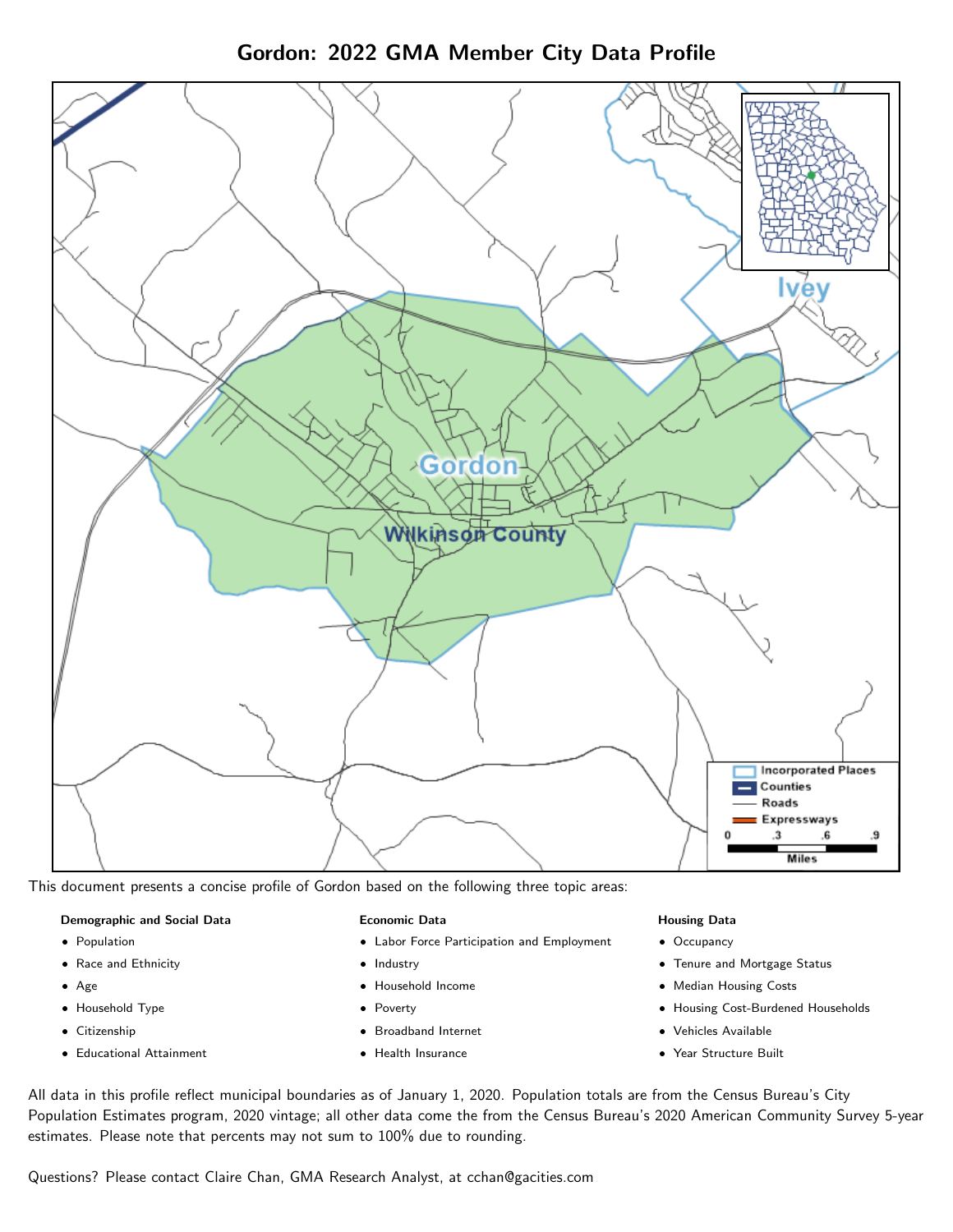# Gordon: Demographic and Social







Source: American Community Survey, 2020 5-year estimates, table B05002 Source: American Community Survey, 2020 5-year estimates, table B15002

## Race and Ethnicity



Source: U.S. Census Bureau, City Population Estimates, 2020 vintage Source: American Community Survey, 2020 5-year estimates, table B03002

# Household Type



Source: American Community Survey, 2020 5-year estimates, table B01001 Source: American Community Survey, 2020 5-year estimates, table B11001

## Educational Attainment





#### **Citizenship**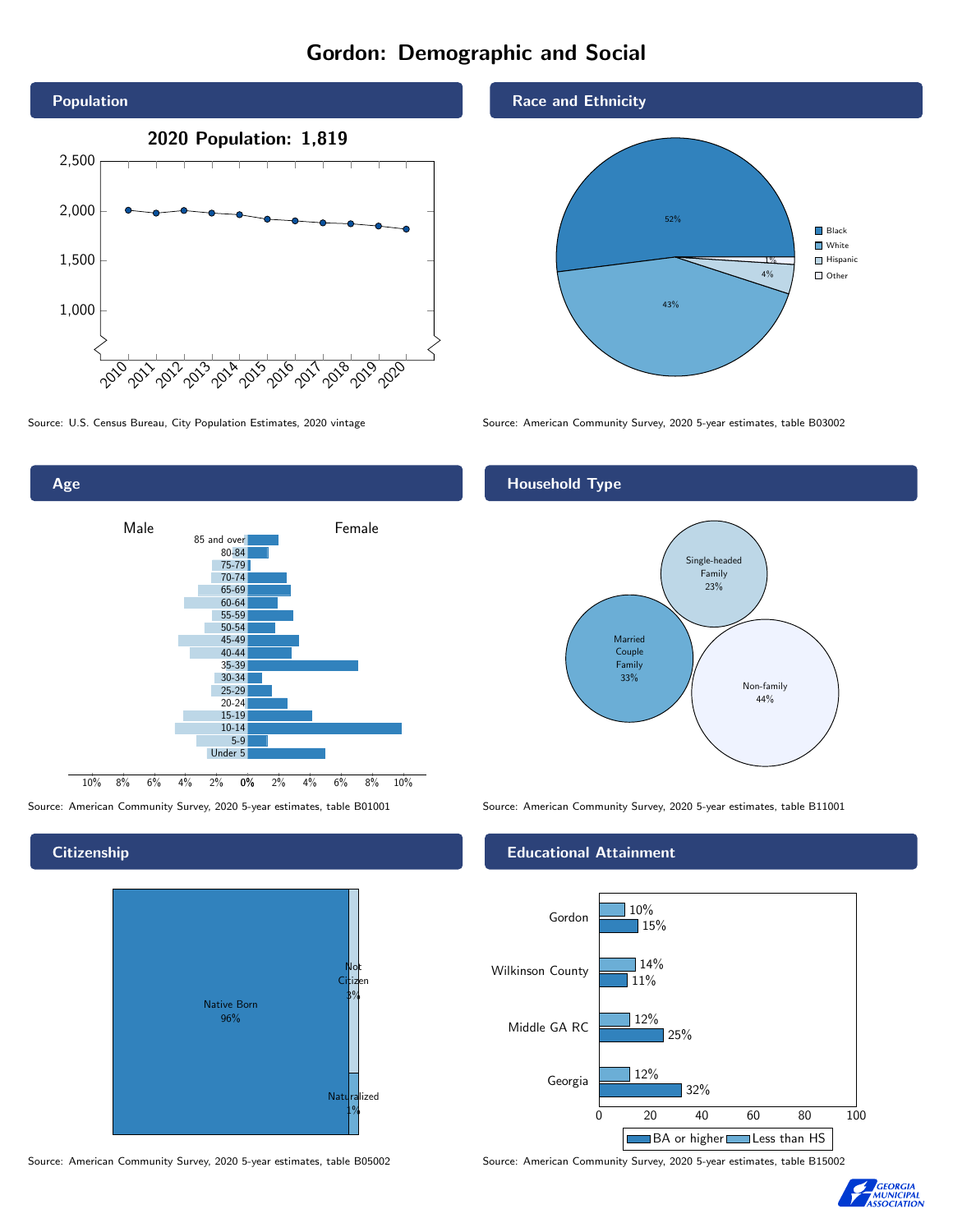# Gordon: Economic



Source: American Community Survey, 2020 5-year estimates, table B23001 Note: Unemployment rate is based upon the civilian labor force.

# Industry

| Agriculture, forestry, fishing and hunting, and mining      | $4\%$ |
|-------------------------------------------------------------|-------|
| Construction                                                | 7%    |
| Manufacturing                                               | 22%   |
| <b>Wholesale Trade</b>                                      | $0\%$ |
| Retail Trade                                                | 13%   |
| Transportation and warehousing, and utilities               | 6%    |
| Information                                                 | $2\%$ |
| Finance and insurance, real estate, rental, leasing         | 5%    |
| Professional, scientific, mgt, administrative, waste mgt    | $4\%$ |
| Educational services, and health care and social assistance | 16%   |
| Arts, entertainment, recreation, accommodation, food        | 11%   |
| service                                                     |       |
| Other services, except public administration                | $0\%$ |
| Public administration                                       | 10%   |

Source: American Community Survey, 2020 5-year estimates, table C24030



Source: American Community Survey, 2020 5-year estimates, tables B19013 and B19025 Source: American Community Survey, 2020 5-year estimates, table B17010

Broadband Internet No 40% Yes 60%

Poverty



## Health Insurance



Source: American Community Survey, 2020 5-year estimates, table B28002 Source: American Community Survey, 2020 5-year estimates, table B18135